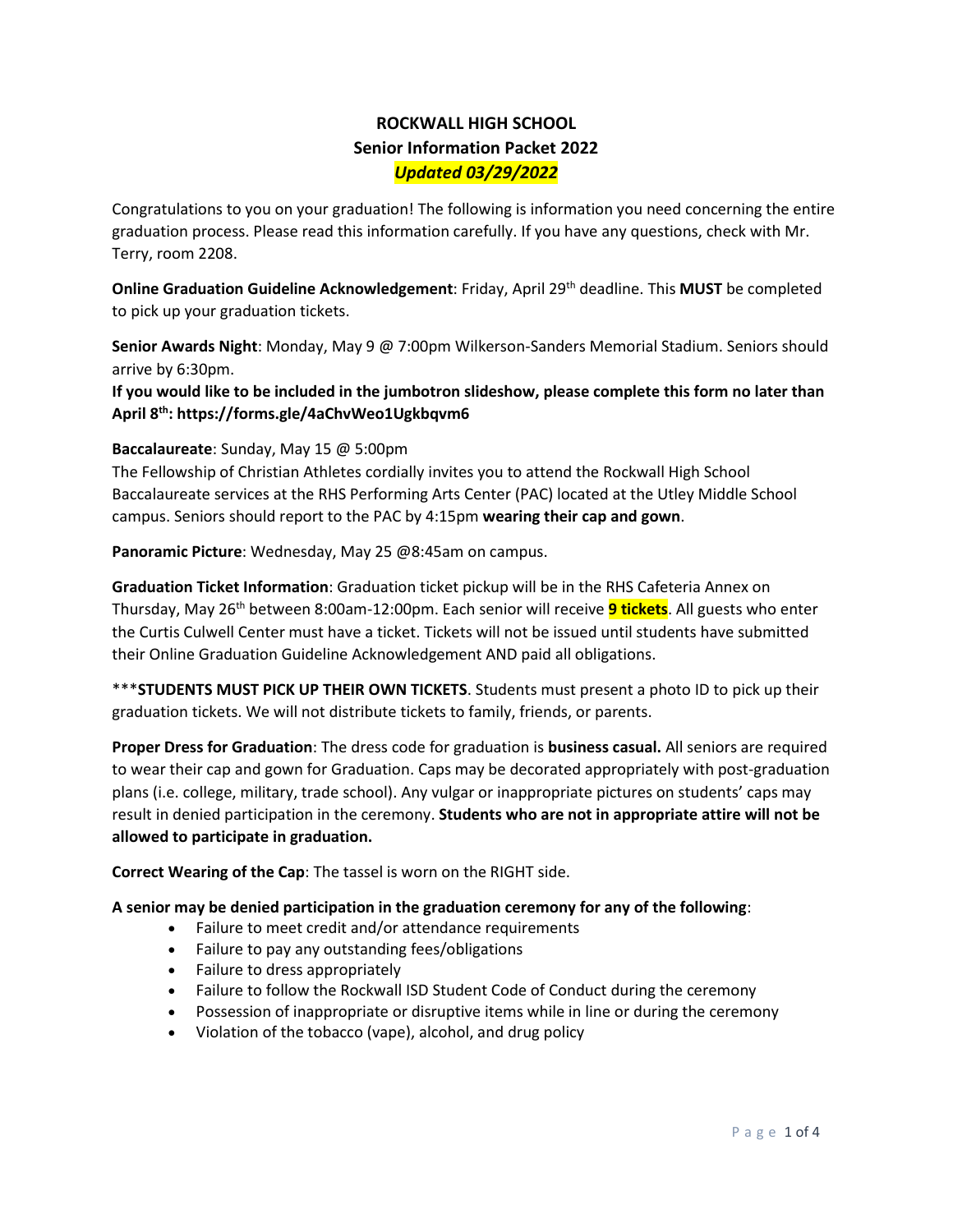#### **Frequently Asked Questions:**

- 1. Q. What if I need more than the 9 allotted tickets?
	- A. Have your student check with other classmates. There may be a student not needing all of his/her tickets. Please note that RHS does not determine the number of tickets each student receives. That is up to the venue and RHS divides that number by the number of graduating seniors.
- 2. Q. I have outstanding obligations. Where do I take care of them?
	- A. Library Books………………………………….Ryan Swindle (library) Textbook Obligations…………………..….Angela Kwong, room 3502 Badge Fees………………………..……………Your Assistant Principal's Secretary Uniforms/Fundraising…………………….Sponsor/Coach Athletics…………………………………………Nancy Goellner, room 1201 Questions about your obligations…..Your Assistant Principal's Secretary
- 3. Q. What is the earliest my family and friends may enter the auditorium?
	- A. Doors open at 6:00pm. You may not assign or save seats.
- 4. Q. How long will graduation last?
	- A. Graduation lasts approximately 2 hours.

#### **For seniors who are eligible to graduate and are assigned to a DAEP through the last day of school:**

The placement in the program will continue through graduation, and the student will not be allowed to participate in the graduation ceremony and/or related graduation activities.

\_\_\_\_\_\_\_\_\_\_\_\_\_\_\_\_\_\_\_\_\_\_\_\_\_\_\_\_\_\_\_\_\_\_\_\_\_\_\_\_\_\_\_\_\_\_\_\_\_\_\_\_\_\_\_\_\_\_\_\_\_\_\_\_\_\_\_\_\_\_\_\_\_\_\_\_\_\_\_\_\_\_\_\_\_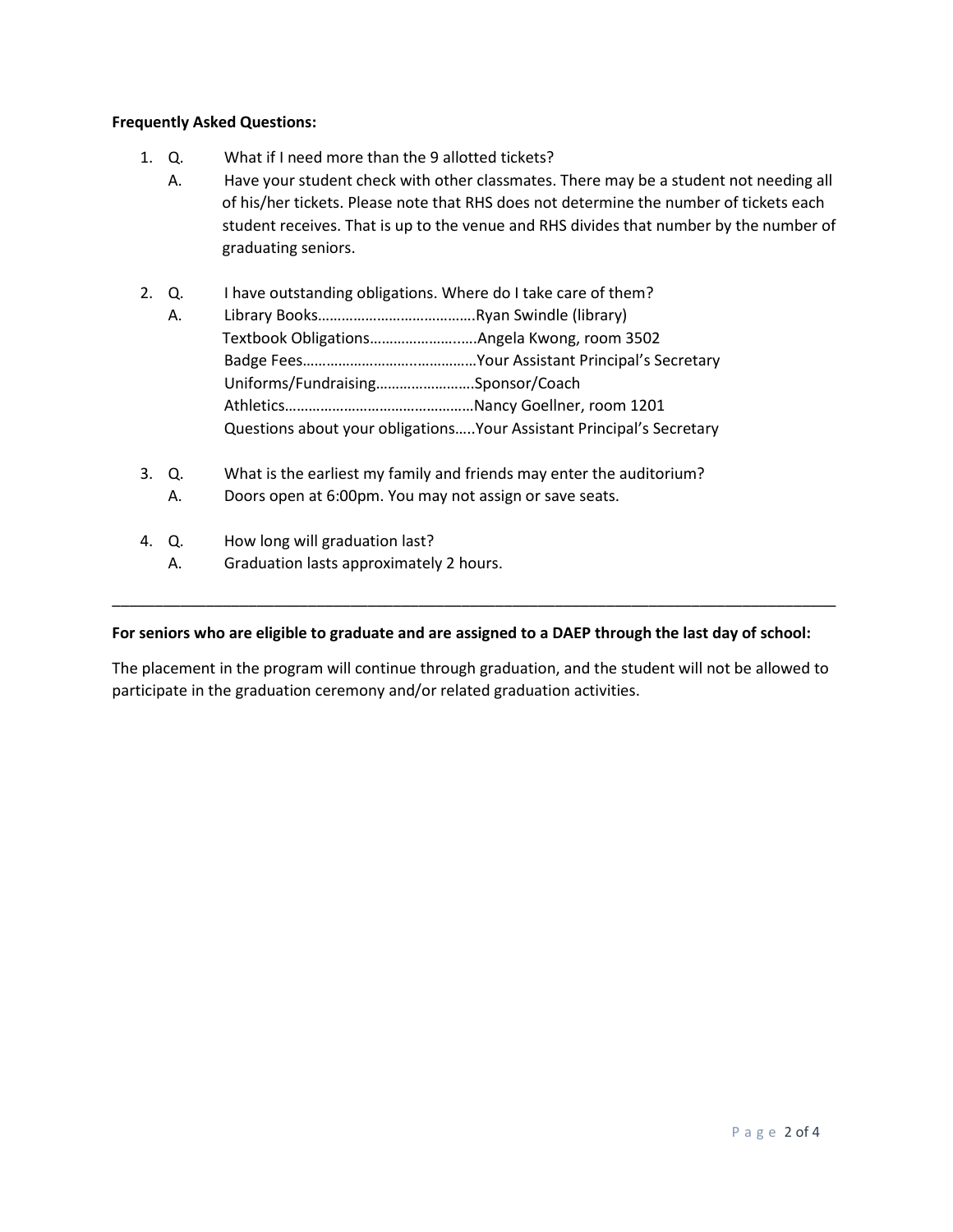

Parents,

I wanted to send to you a quick reminder that all incoming college freshman will need to get a meningococcal vaccination before starting college in August. I also wanted to share with you that health clinics and doctor offices have a difficult time keeping enough vaccinations on hand, and may run out in the month of August. So if your child is planning on attending college and needs the vaccination, it would be wise to get a head start on their vaccination!

If you have any questions, please email or call [amanda.turner@rockwallisd.org](mailto:amanda.turner@rockwallisd.org) or (972) 772-2003

Nurse Turner